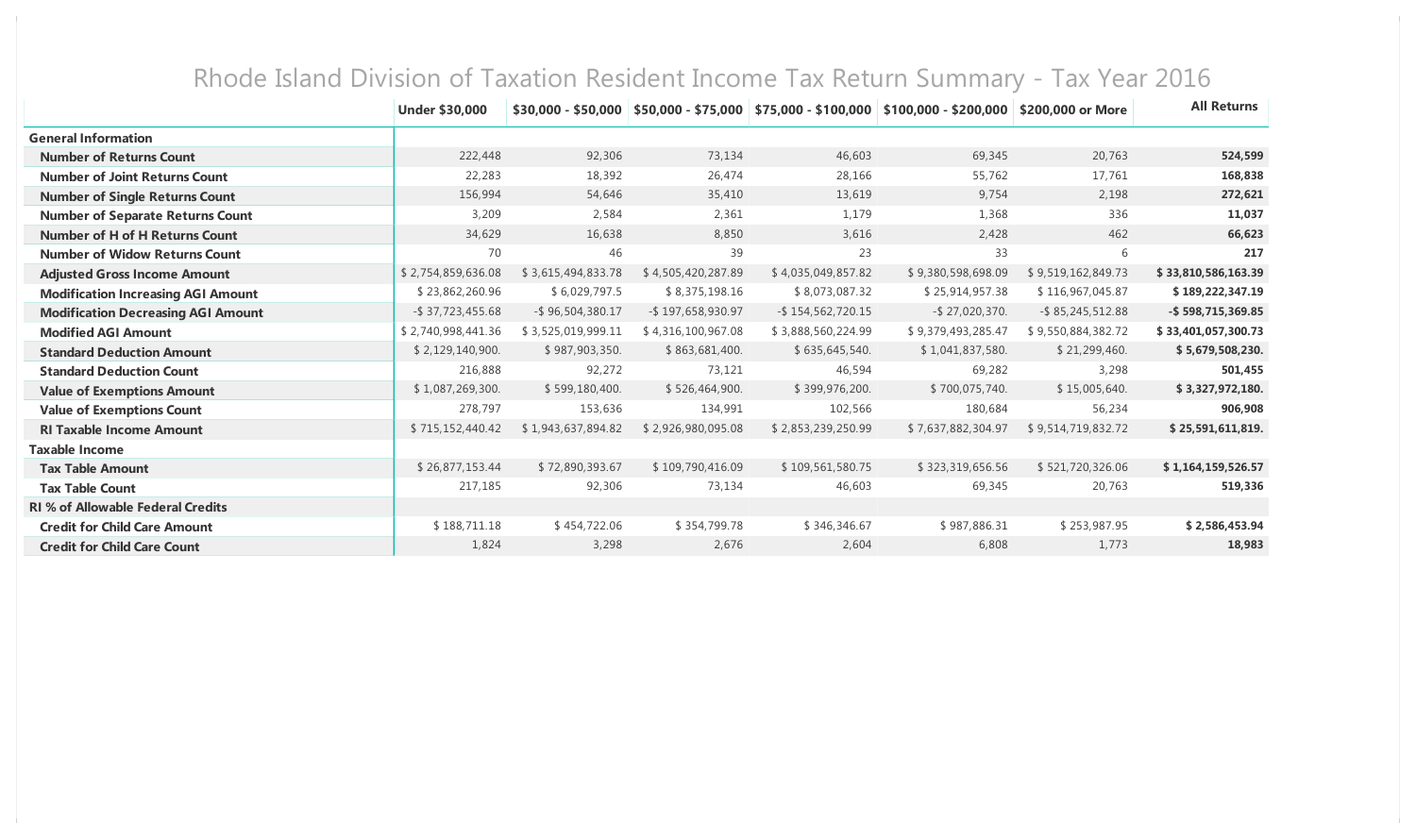|                                          | <b>Under \$30,000</b> |                 |                 |                 | \$30,000 - \$50,000   \$50,000 - \$75,000   \$75,000 - \$100,000   \$100,000 - \$200,000   \$200,000 or More |                 | <b>All Returns</b> |
|------------------------------------------|-----------------------|-----------------|-----------------|-----------------|--------------------------------------------------------------------------------------------------------------|-----------------|--------------------|
| <b>Credits</b>                           |                       |                 |                 |                 |                                                                                                              |                 |                    |
| <b>Out of State Credit Amount</b>        | \$3,094,309.12        | \$10,944,384.01 | \$16,704,262.57 | \$16,352,156.54 | \$48,049,013.28                                                                                              | \$93,031,363.67 | \$188,175,489.2    |
| <b>Out of State Credit Count</b>         | 15,422                | 17,487          | 15,124          | 10,650          | 18,434                                                                                                       | 7,241           | 84,358             |
| <b>Prop Tax Credit Amount</b>            | \$4,102,891.39        | \$335.          |                 |                 |                                                                                                              |                 | \$4,103,226.39     |
| <b>Prop Tax Credit Count</b>             | 14,449                | $\mathbf{1}$    |                 |                 |                                                                                                              |                 | 14,450             |
| <b>Historic Bldg-2 Amount</b>            |                       | \$2,145.        | \$866.89        | \$4,309.14      | \$38,678.75                                                                                                  | \$4,486,165.83  | \$4,532,165.61     |
| <b>Historic Bldg-2 Count</b>             |                       | $\overline{2}$  | $\mathbf{1}$    | $\overline{2}$  | $\overline{7}$                                                                                               | 93              | 105                |
| <b>Lead Paint Amount</b>                 | \$54,455.18           | \$49,742.04     | \$13,549.       | \$32,000.       | \$57,925.06                                                                                                  | \$11,000.       | \$218,671.28       |
| <b>Lead Paint Count</b>                  | 15                    | 9               | 6               | 6               | 16                                                                                                           | 3               | 55                 |
| <b>Tuition Tax Credit Amount</b>         |                       |                 |                 | \$1,800.        | \$21,475.                                                                                                    | \$1,390,037.64  | \$1,413,312.64     |
| <b>Tuition Tax Credit Count</b>          |                       |                 |                 | $\mathbf{1}$    | 11                                                                                                           | 81              | 93                 |
| <b>Motion Picture Tax Credit Amount</b>  |                       |                 |                 |                 |                                                                                                              | \$1,395,641.2   | \$1,395,641.2      |
| <b>Motion Picture Tax Credit Count</b>   |                       |                 |                 |                 |                                                                                                              | 21              | 21                 |
| <b>Earned Income Credit</b>              |                       |                 |                 |                 |                                                                                                              |                 |                    |
| <b>Earned Income Credit Amount</b>       | \$19,735,114.24       | \$3,108,440.82  | \$11,899.       |                 |                                                                                                              |                 | \$22,855,454.06    |
| <b>Earned Income Credit Count</b>        | 64,980                | 15,924          | 250             |                 |                                                                                                              |                 | 81,154             |
| <b>Refundable EIC Amount</b>             | \$2,769,647.66        | \$207,947.77    | \$150.01        |                 |                                                                                                              |                 | \$2,977,745.45     |
| <b>Refundable EIC Count</b>              | 60,290                | 6,228           | 22              |                 |                                                                                                              |                 | 66,540             |
| <b>Checkoff Contributions</b>            |                       |                 |                 |                 |                                                                                                              |                 |                    |
| <b>Drug Program Amount</b>               | \$2,449.06            | \$1,254.01      | \$771.          | \$1,125.13      | \$1,675.18                                                                                                   | \$829.          | \$8,103.38         |
| <b>Drug Program Count</b>                | 412                   | 223             | 185             | 169             | 257                                                                                                          | 67              | 1,313              |
| <b>Olympic Contribution Amount</b>       | \$530.                | \$301.          | \$256.          | \$220.          | \$401.                                                                                                       | \$120.          | \$1,828.           |
| <b>Olympic Contribution Count</b>        | 481                   | 246             | 199             | 148             | 226                                                                                                          | 64              | 1,364              |
| <b>RI Organ Transplant Amount</b>        | \$2,512.1             | \$1,720.06      | \$1,135.06      | \$1,476.59      | \$2,791.13                                                                                                   | \$1,324.        | \$10,958.94        |
| <b>RI Organ Transplant Count</b>         | 482                   | 308             | 272             | 213             | 351                                                                                                          | 74              | 1,700              |
| <b>RI Council on the Arts Amount</b>     | \$3,321.74            | \$1,981.        | \$1,334.        | \$1,554.12      | \$3,069.23                                                                                                   | \$1,546.        | \$12,806.09        |
| <b>RI Council on the Arts Count</b>      | 536                   | 327             | 241             | 215             | 340                                                                                                          | 88              | 1,747              |
| <b>Nongame Wildlife Fund Amount</b>      | \$3,159.44            | \$1,580.1       | \$1,209.06      | \$1,744.59      | \$2,617.23                                                                                                   | \$1,090.        | \$11,400.42        |
| <b>Nongame Wildlife Fund Count</b>       | 543                   | 296             | 248             | 200             | 338                                                                                                          | 72              | 1,697              |
| <b>Child Disease Victims Fund Amount</b> | \$4,459.17            | \$1,921.02      | \$1,292.06      | \$2,040.55      | \$2,549.84                                                                                                   | \$1,115.        | \$13,377.64        |
| <b>Child Disease Victims Fund Count</b>  | 630                   | 366             | 287             | 233             | 364                                                                                                          | 73              | 1,953              |
| <b>Military Family Relief Amount</b>     | \$4,845.13            | \$2,988.09      | \$2,659.33      | \$3,257.49      | \$6,287.32                                                                                                   | \$2,304.        | \$22,341.36        |
| <b>Military Family Relief Count</b>      | 714                   | 424             | 366             | 318             | 534                                                                                                          | 106             | 2,462              |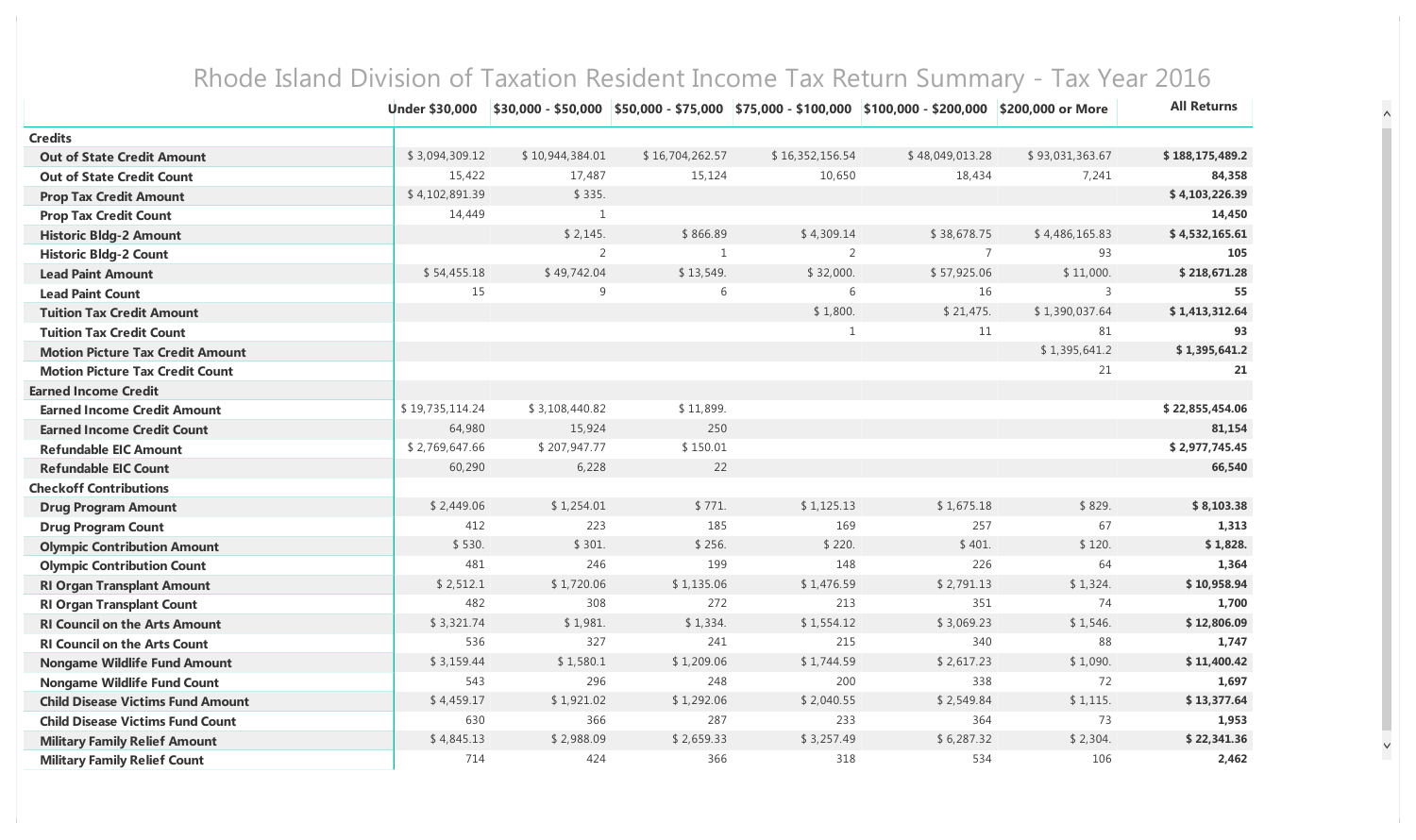|                                                         | <b>Under \$30,000</b> |                 |                  |                 | $$30,000 - $50,000$ \$50,000 - \$75,000 \$75,000 - \$100,000 \$100,000 - \$200,000 | \$200,000 or More | <b>All Returns</b> |
|---------------------------------------------------------|-----------------------|-----------------|------------------|-----------------|------------------------------------------------------------------------------------|-------------------|--------------------|
| <b>Payments</b>                                         |                       |                 |                  |                 |                                                                                    |                   |                    |
| <b>Sales and Use Tax Amount</b>                         | \$436,699.19          | \$55,848.28     | \$99,481.37      | \$114,633.38    | \$325,381.21                                                                       | \$375,814.04      | \$1,407,857.48     |
| <b>Sales and Use Tax Count</b>                          | 2,211                 | 1,501           | 1,880            | 1,779           | 3,274                                                                              | 1,429             | 12,074             |
| <b>Withholding Amount</b>                               | \$79,404,952.5        | \$97,104,512.13 | \$120,749,454.9  | \$109,671,808.7 | \$266,917,688.01                                                                   | \$221,346,328.11  | \$895,194,744.35   |
| <b>Withholding Count</b>                                | 162,183               | 76,921          | 62,194           | 40,941          | 62,536                                                                             | 17,897            | 422,672            |
| <b>Estimated Pay Amount</b>                             | \$3,179,517.79        | \$3,732,162.1   | \$7,128,437.01   | \$8,338,218.78  | \$28,055,846.38                                                                    | \$161,097,876.15  | \$211,532,058.21   |
| <b>Estimated Pay Count</b>                              | 3,986                 | 3,973           | 5,271            | 4,581           | 9,130                                                                              | 7,602             | 34,543             |
| <b>Other Payments Amount</b>                            | \$317,954.8           | \$307,511.5     | \$500,868.74     | \$769,764.77    | \$3,499,336.72                                                                     | \$37,251,747.51   | \$42,647,184.04    |
| <b>Other Payments Count</b>                             | 527                   | 464             | 560              | 593             | 1,689                                                                              | 2,590             | 6,423              |
| <b>Balance Due Amount</b>                               | \$2,563,492.94        | \$3,726,872.33  | \$5,151,198.19   | \$5,548,788.51  | \$20,878,547.85                                                                    | \$51,197,556.19   | \$89,066,456.01    |
| <b>Balance Due Count</b>                                | 12,581                | 10,520          | 10,611           | 8,456           | 19,029                                                                             | 13,340            | 74,537             |
| <b>Refunds Amount</b>                                   | \$64,234,059,119.18   | \$45,586,530.04 | \$40,196,912.18  | \$30,941,829.25 | \$43,451,823.45                                                                    | \$22,085,768.7    | \$64,416,321,982.8 |
| <b>Refunds Count</b>                                    | 180,392               | 75,383          | 57,190           | 35,496          | 46,186                                                                             | 4,219             | 398,866            |
| <b>Credit CarryForward Amount</b>                       | \$1,536,500.66        | \$1,510,331.86  | \$1,761,433.27   | \$1,968,218.23  | \$5,426,949.03                                                                     | \$34,359,762.57   | \$46,563,195.62    |
| <b>Credit CarryForward Count</b>                        | 2,297                 | 1,912           | 2,576            | 2,134           | 4,187                                                                              | 3,727             | 16,833             |
| <b>Modifications Increasing Federal AGI</b>             |                       |                 |                  |                 |                                                                                    |                   |                    |
| <b>Obligations of Any Other State Amount</b>            | \$5,433,828.98        | \$3,162,469.49  | \$4,951,396.2    | \$5,243,063.02  | \$16,029,068.06                                                                    | \$53,978,556.87   | \$88,798,382.62    |
| <b>Obligations of Any Other State Count</b>             | 1,588                 | 990             | 1,613            | 1,528           | 3,903                                                                              | 4,268             | 13,890             |
| <b>Fiduciary Adjustment Amount</b>                      | \$427,772.7           | \$431,187.      | \$296,225.       | \$225,929.      | \$940,193.                                                                         | \$1,723,056.      | \$4,044,362.7      |
| <b>Fiduciary Adjustment Count</b>                       | 109                   | 68              | 78               | 70              | 169                                                                                | 177               | 671                |
| <b>Recapture Family Ed Mods Amount</b>                  | \$23,516.             | \$800.          | \$10,476.        |                 | \$8,400.06                                                                         | \$4,243.          | \$47,435.06        |
| <b>Recapture Family Ed Mods Count</b>                   | $\overline{4}$        | 1               | $\overline{2}$   |                 | $\overline{3}$                                                                     | $\overline{4}$    | 14                 |
| <b>Bonus Depreciation - Mod Incr Amount</b>             | \$17,962,257.27       | \$2,434,661.    | \$3,087,928.06   | \$2,598,093.3   | \$8,919,686.26                                                                     | \$61,154,538.     | \$96,157,163.89    |
| <b>Bonus Depreciation - Mod Incr Count</b>              | 1,229                 | 734             | 924              | 731             | 1,607                                                                              | 1,465             | 6,690              |
| <b>Recapture Tuition Mods Amount</b>                    | \$14,486.01           |                 | \$10,874.        | \$3,897.        | \$17,610.                                                                          | \$26,075.         | \$72,942.01        |
| <b>Recapture Tuition Mods Count</b>                     | 5                     |                 | 5                | $\overline{4}$  | 13                                                                                 | $7\overline{ }$   | 34                 |
| <b>Recapture Historic Or Motion Picture Mods Amount</b> |                       | \$680.01        | $\frac{6}{9}$ .9 | \$2,105.        |                                                                                    | \$500.            | \$3,285.91         |
| <b>Recapture Historic Or Motion Picture Mods Count</b>  |                       | $\overline{2}$  | $\mathbf{1}$     | 2               |                                                                                    | 1                 | 6                  |
| <b>Recapture Med Savings Mods Amount</b>                | \$400.                |                 | \$18,298.        |                 |                                                                                    | \$80,077.         | \$98,775.          |
| <b>Recapture Med Savings Mods Count</b>                 | $\mathbf{1}$          |                 | $\mathbf{1}$     |                 |                                                                                    | $\overline{2}$    | 4                  |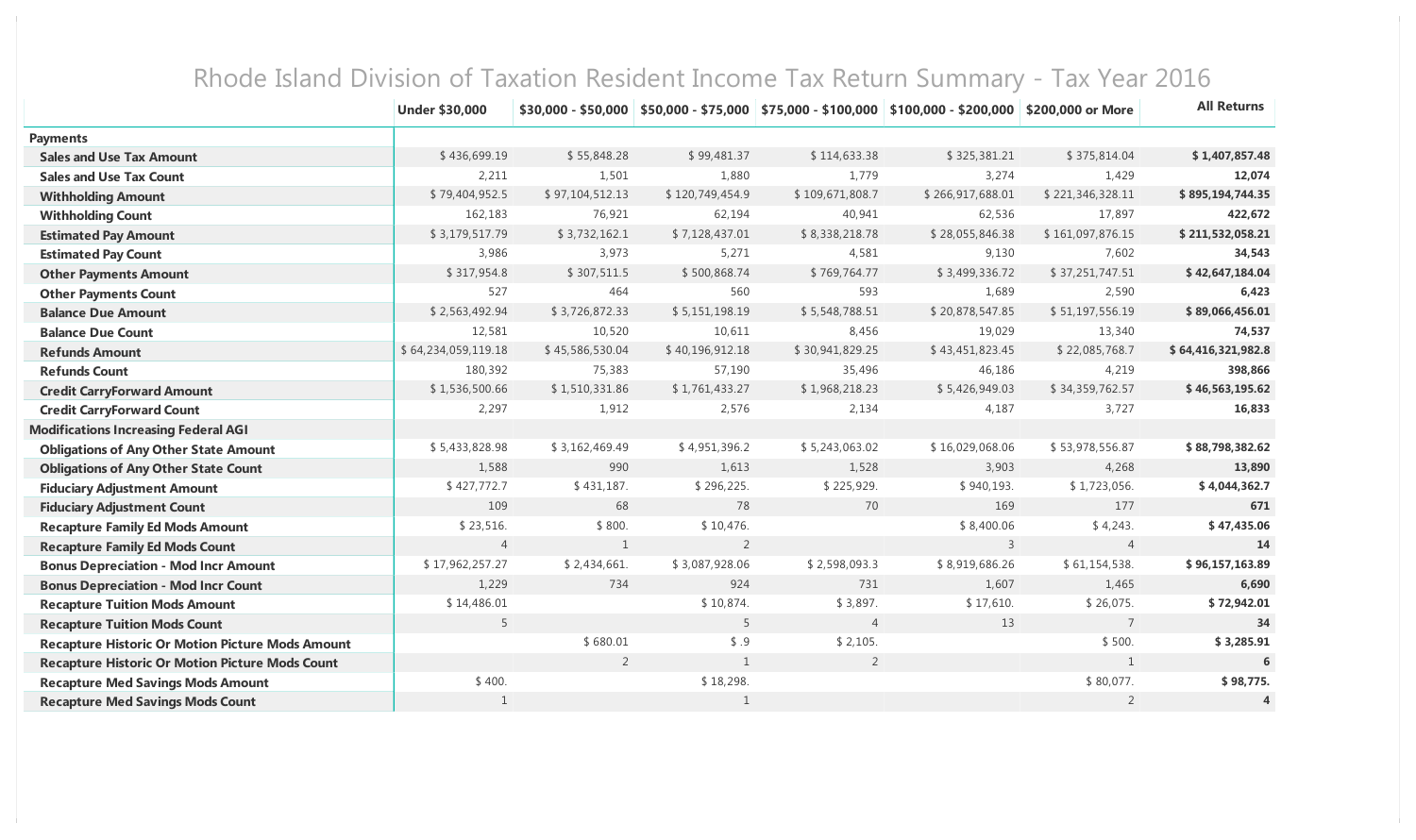|                                                   | <b>Under \$30,000</b> |                     |                     |                     | \$30,000 - \$50,000   \$50,000 - \$75,000   \$75,000 - \$100,000   \$100,000 - \$200,000   \$200,000 or More |                     | <b>All Returns</b>  |
|---------------------------------------------------|-----------------------|---------------------|---------------------|---------------------|--------------------------------------------------------------------------------------------------------------|---------------------|---------------------|
| <b>Modifications Decreasing Federal AGI</b>       |                       |                     |                     |                     |                                                                                                              |                     |                     |
| <b>Obligations of US Govt Amount</b>              | $-$ \$ 3,659,659.68   | $-$ \$ 3,371,697.25 | $-$ \$ 5,535,061.53 | $-$ \$ 5,542,961.22 | $-$ \$12,437,861.26                                                                                          | $-$ \$11,989,056.88 | $-$ \$42,536,297.82 |
| <b>Obligations of US Govt Count</b>               | 2,961                 | 1,601               | 1,956               | 1,649               | 3,199                                                                                                        | 1,986               | 13,352              |
| <b>RI Fiduciary Adj Amount</b>                    | $-$ \$115,860.01      | $-$ \$94,145.       | $-$ \$88,649.       | $-$ \$144,837.      | $-$ \$ 200,410.                                                                                              | $-$ \$1,017,265.    | $-$ \$1,661,166.01  |
| <b>RI Fiduciary Adj Count</b>                     | 133                   | 53                  | 65                  | 79                  | 141                                                                                                          | 137                 | 608                 |
| <b>Rd Facilities Deduction Amount</b>             |                       | $-$ \$ 800.         |                     |                     |                                                                                                              |                     | $-$ \$ 800.         |
| <b>Rd Facilities Deduction Count</b>              |                       | $\mathbf{1}$        |                     |                     |                                                                                                              |                     |                     |
| <b>Railroad Retirement Amount</b>                 | $-$ \$596,063.01      | $-$ \$1,188,241.    | $-$ \$1,444,666.7   | $-$ \$1,359,582.    | $-$ \$1,353,882.                                                                                             | $-$ \$278,969.      | $-$ \$6,221,403.71  |
| <b>Railroad Retirement Count</b>                  | 65                    | 60                  | 53                  | 46                  | 56                                                                                                           | 9                   | 289                 |
| <b>Venture Capital Investment Amount</b>          |                       | $-$ \$ .01          | $-$ \$10,000.01     |                     | $-$ \$ 30.                                                                                                   |                     | $-$ \$10,030.02     |
| <b>Venture Capital Investment Count</b>           |                       | 1                   | $\overline{2}$      |                     | 1                                                                                                            |                     |                     |
| <b>Family Education Amount</b>                    | $-$ \$9,970.          | $-$ \$ 22,980.      | $-$ \$ 21,978.      | $-$ \$ 75,168.      | $-$ \$146,530.                                                                                               | $-$ \$45,500.       | $-$ \$ 322,126.     |
| <b>Family Education Count</b>                     | 11                    | 24                  | 26                  | 46                  | 121                                                                                                          | 47                  | 275                 |
| <b>Tuition Savings Amount</b>                     | $-$ \$44,684.01       | $-$ \$ 81,072.      | $-$ \$174,587.      | $-$ \$ 281,636.     | $-$ \$1,432,149.                                                                                             | $-$ \$912,628.      | $-$ \$2,926,756.01  |
| <b>Tuition Savings Count</b>                      | 86                    | 138                 | 289                 | 387                 | 1,690                                                                                                        | 973                 | 3,563               |
| <b>Exempt Writers Amount</b>                      | $-$ \$ 338,055.04     | $-$ \$ 39,733.      | $-$ \$ 58,812.      | $-$ \$76,702.       | $-$ \$ 61,030.                                                                                               | $-$ \$110,232.      | $-$ \$684,564.04    |
| <b>Exempt Writers Count</b>                       | 35                    | 13                  | 10                  | 8                   | 5                                                                                                            | 3                   | 74                  |
| <b>Bonus Depreciation - Mod Decr Amount</b>       | $-$ \$4,518,488.23    | $-$ \$1,440,906.    | $-$ \$1,846,049.39  | $-$ \$ 2,048,022.   | $-$ \$ 6,241,277.19                                                                                          | $-$ \$ 59,032,571.  | $-$ \$75,127,313.81 |
| <b>Bonus Depreciation - Mod Decr Count</b>        | 2,285                 | 1,475               | 1,869               | 1,702               | 3,562                                                                                                        | 3,161               | 14,054              |
| <b>Section 179 Depreciation Amount</b>            | $-$ \$957,252.48      | $-$ \$289,964.01    | $-$ \$ 389,575.     | $-$ \$ 302,528.86   | $-$ \$1,128,509.                                                                                             | $-$ \$ 3,805,107.   | $-$ \$6,872,936.35  |
| <b>Section 179 Depreciation Count</b>             | 553                   | 308                 | 450                 | 405                 | 1,024                                                                                                        | 900                 | 3,640               |
| <b>Jobs Growth Mod Amount</b>                     | $-$ \$151.            | $-$ \$9.            |                     |                     | $-$ \$ 3,986.                                                                                                | $-$ \$ 85,912.      | $-$ \$90,058.       |
| <b>Jobs Growth Mod Count</b>                      | $\overline{2}$        | $\mathbf{1}$        |                     |                     | 1                                                                                                            | 3                   | $\overline{7}$      |
| <b>Options And Investment Mod Amount</b>          | $-$ \$ 3,000.         | $-$ \$ 2,051.21     | $-$ \$ 2,346.       | $-$ \$ 7,969.82     | $-$ \$ 23,025.                                                                                               | $-$ \$420,795.      | $-$ \$459,187.03    |
| <b>Options And Investment Mod Count</b>           | $\mathbf{1}$          | $\overline{2}$      | $\overline{2}$      | $\overline{2}$      | 6                                                                                                            | $\overline{3}$      | 16                  |
| <b>Tax Incentives Mod Amount</b>                  | $-$ \$ 3,854.         | $-$ \$150.06        | $-$ \$7,850.        | $-$ \$ 3,152.       | $-$ \$ 27,725.                                                                                               | $-$ \$ 201,098.     | $-$ \$243,829.06    |
| <b>Tax Incentives Mod Count</b>                   | 3                     | $\overline{2}$      | $\mathbf{1}$        | $\mathbf{1}$        | 3                                                                                                            | 9                   | 19                  |
| <b>Historic And Motion Picture Credit Amount</b>  | $-$ \$42,325.         | $-$ \$141,518.11    | $-$ \$ 29,209.      | $-$ \$ 75,811.      | $-$ \$446,901.                                                                                               | $-$ \$ 6,067,632.   | $-$ \$6,803,396.11  |
| <b>Historic And Motion Picture Credit Count</b>   | $\overline{4}$        | 11                  | 2                   | 5                   | 8                                                                                                            | 12                  | 42                  |
| <b>Active Duty Military And Spouse Pay Amount</b> | $-$ \$701,485.        | $-$ \$1,080,548.    | $-$ \$1,837,814.    | $-$ \$1,024,709.    | $-$ \$2,948,505.76                                                                                           | $-$ \$1,132,722.    | $-$ \$8,725,783.76  |
| <b>Active Duty Military And Spouse Pay Count</b>  | 38                    | 43                  | 55                  | 20                  | 39                                                                                                           | 9                   | 204                 |
| <b>Medical Savings Exemption Amount</b>           | $-$ \$4,500.01        |                     | $-$ \$.03           |                     | $-$ \$ 5,095.                                                                                                |                     | $-$ \$9,595.04      |
| <b>Medical Savings Exemption Count</b>            | $\overline{2}$        |                     | $\mathbf{1}$        |                     | 3                                                                                                            |                     | 6                   |